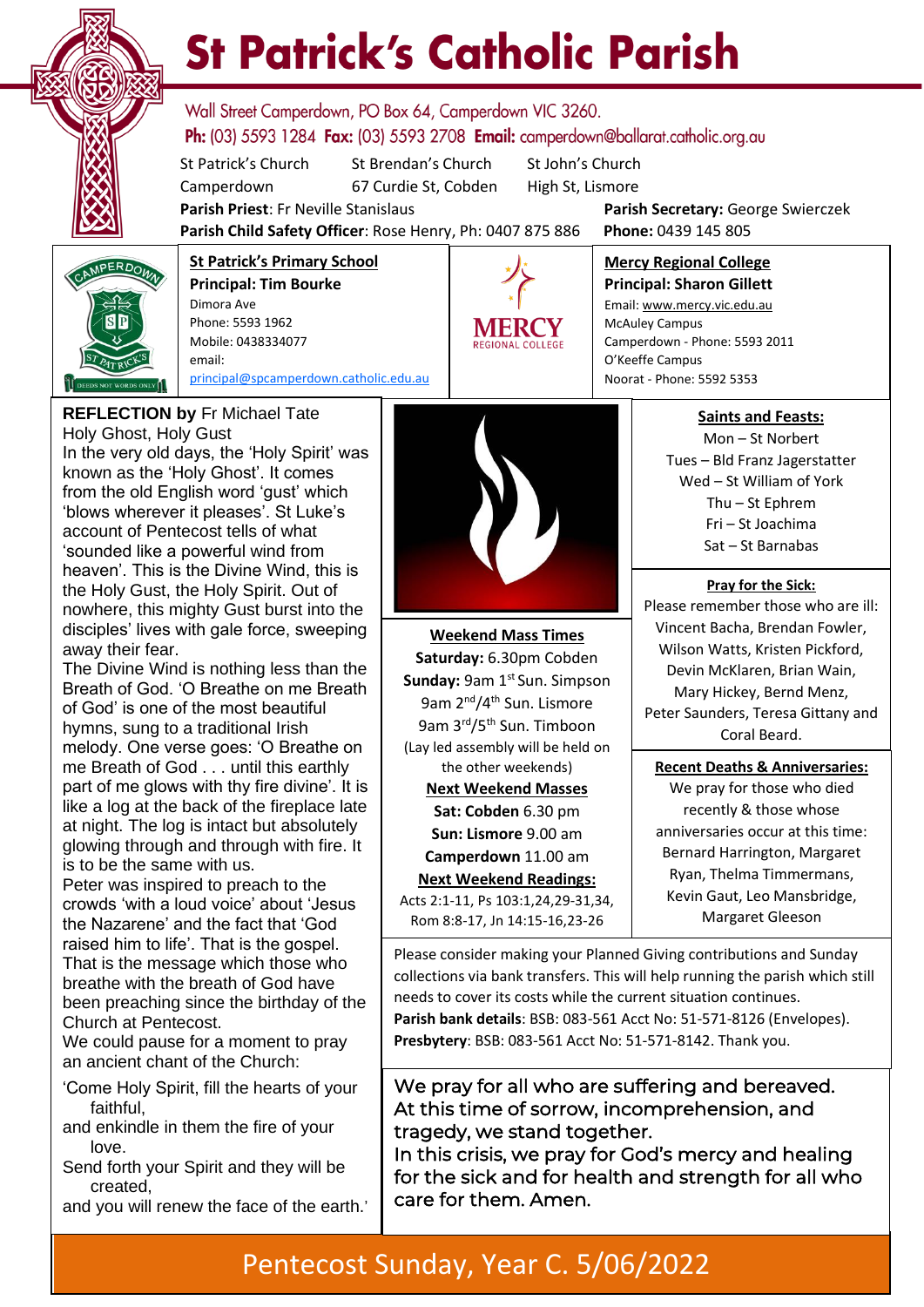# **We welcome Father Denis Ryan who will be celebrating Masses in the Parish this weekend.**

**Novel coronavirus (COVID-19):** Checking-in is no longer required. Face masks are no longer required in most indoor settings, but they are still recommended. Carry a mask when leaving home. They are strongly recommended if you have any COVID-19 symptoms and are with people who may be vulnerable to COVID-19. **Vinnies Winter Appeal** Cold snap this week. Feeling the cold? Spare a couple of hours? Vinnies Shop, Camperdown has volunteer positions to help sort donated clothes. Help much appreciated. Ph Jan, Maureen or Annette at the shop 55931122. Donate clothes as quality recycle through the front door. Donate online through: donate.vinnies.org.au/winter-warmth?

# **Praying with Pope Francis**

The Pope's Worldwide Prayer Network (Apostleship of Prayer) is an international movement that is more than 170 years old. Each month, the Pope puts forward a prayer intention and asks Catholics around the world to join him in prayer. These intentions cover all sorts of areas of life, encouraging faith, renewing hope and calling us to loving service. Praying each month 'The Pope Video' forms part of the Pope's Worldwide Prayer Network – view at [www.thepopevideo.org](http://www.thepopevideo.org/)**. Pope's intention for June:** For families: We pray for Christian families around the world. May they embody and experience unconditional love and advance in holiness in their daily lives.

# **Daily Gospel Reflections**

During the height of COVID in 2020, the Archdiocese of Brisbane's Adult Formation Team launched a daily gospel reflection resource to help Catholics stay connected with God whilst they couldn't attend Mass. The resource has been so well received that the offer is extended to all who may find it useful. The Daily Gospel Reflections are delivered each weekday morning to your email inbox, and will take just a few moments to read but will centre you in relationship with God for the rest of the day. To find out more or subscribe go to <https://evangelisationbrisbane.org.au/daily-reflections/>

# **World Environment Day – Sunday, June 5, 2022**

Celebrated every year since 1974, World Environment Day is a good time to focus on the environmental dimensions of the Sustainable Development Goals. This year the theme is celebrating "Only One Earth". This was the slogan for the 1972 Stockholm Conference; 50 years on, this truth still holds – this planet is our only home. With nature in emergency mode, the #OnlyOneEarth campaign for World Environment Day 2022, wants you to celebrate the planet through collective environmental action. #OnlyOneEarth advocates for transformative environmental change on a global scale. The campaign shines a spotlight on climate action, nature action and pollution action while encouraging everyone, everywhere to live sustainably. While our individual consumption choices do make a difference, it is collective action that will create the transformative environmental change we need, so we can advance to a more sustainable and just Earth, where everyone can flourish. <https://www.worldenvironmentday.global/>

# **Refugee Week: June 19-25, 2022**

You are invited to join the Australian Catholic Migrant and Refugee Office and the Office for Justice, Ecology and Peace for an online prayer service on World Refugee Day. Registration to attend the prayer service, which will be broadcast live on June 20 at 6.00pm (AEST) is now open. The two Offices have also combined to produce resources to encourage the celebration of Refugee Week 19-25 June. Register for the online prayer service at <https://bit.ly/RefugeeWeek2022Prayers>

# **CTC Conference: 'How do we know Christ now?' Celebrating 50 years of CTC**

This conference will focus on the critical question: 'How do we know Christ now?' and explores how we know the same Christ more authentically and powerfully today. It will be led by the staff of CTC from across the disciplines and use a dialogical approach with opportunities for discussion and experiential engagement. This free online (via zoom) conference will be held on Friday, June 17, 2022 from 9.30am - 12.30pm. Keynote presentation will be held from 9.30am - 11.15am and workshops from 11.30am - 12.30pm. Registration is required for the keynote presentation and workshop choices. For more information go to <https://ctc.edu.au/news-and-events/how-do-we-know-christ-now/>

# **LITURGY OF THE WORD**

# **First Reading: Acts 2:1-11** *A reading from the Acts of the Apostles*

We are a Child-safe, Welcoming and Environmentally-friendly Parish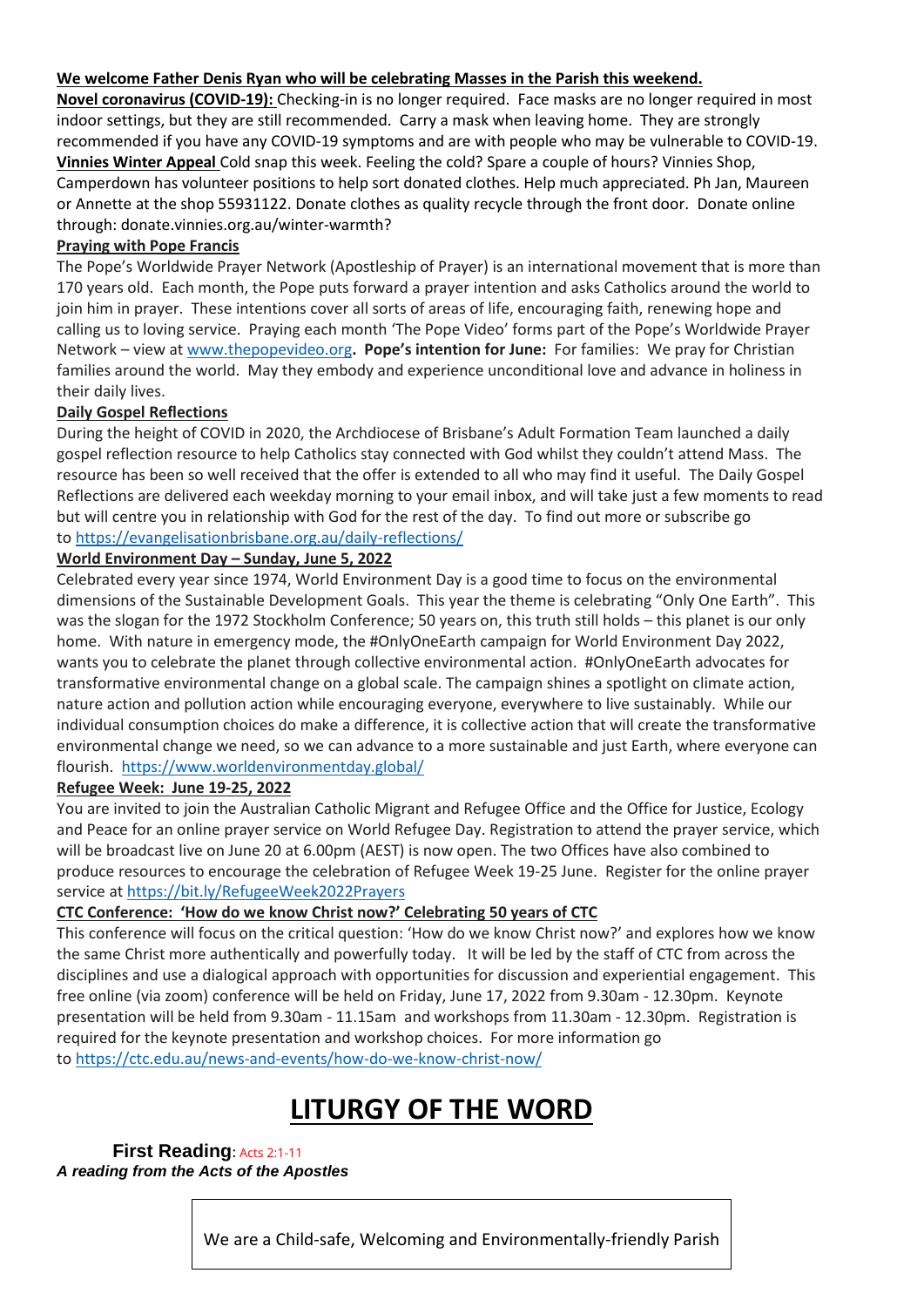#### *They were all filled with the Holy Spirit, and began to speak different languages.*

When Pentecost day came round, the apostles had all met in one room, when suddenly they heard what sounded like a powerful wind from heaven, the noise of which filled the entire house in which they were sitting; and something appeared to them that seemed like tongues of fire; these separated and came to rest on the head of each of them. They were all filled with the Holy Spirit, and began to speak foreign languages as the Spirit gave them the gift of speech.

Now there were devout men living in Jerusalem from every nation under heaven, and at this sound they all assembled, each one bewildered to hear these men speaking his own language. They were amazed and astonished. 'Surely' they said 'all these men speaking are Galileans? How does it happen that each of us hears them in his own native language? Parthians, Medes and Elamites; people from Mesopotamia, Judaea and Cappadocia, Pontus and Asia, Phrygia and Pamphylia, Egypt and the parts of Libya round Cyrene; as well as visitors from Rome – Jews and proselytes alike – Cretans and Arabs; we hear them preaching in our own language about the marvels of God.'

The is the Word of the Lord. **All: Thanks be to God**.

#### **Responsorial Psalm**: Ps 103:1. 24. 29-31. 34. R. v.30

(R.) Lord, send out your Spirit and renew the face of the earth.

- 1. Bless the Lord, my soul! Lord God, how great you are, How many are your works, O Lord! The earth is full of your riches. (R.)
- 2. You take back your spirit, they die, returning to the dust from which they came. You send forth your spirit, they are created; and you renew the face of the earth. (R.)
- 3. May the glory of the Lord last for ever! May the Lord rejoice in his works! May my thoughts be pleasing to him. I find my joy in the Lord. (R.)

# **Second Reading: 1 Cor 12:3-7, 12-13**

## *A reading from the first letter of St Paul to the Corinthians*

#### *In the one Spirit we were all baptised, making one body.*

No one can say, 'Jesus is Lord' unless he is under the influence of the Holy Spirit.

There is a variety of gifts but always the same Spirit; there are all sorts of service to be done, but always to the same Lord; working in all sorts of different ways in different people, it is the same God who is working in all of them. The particular way in which the Spirit is given to each person is for a good purpose.

Just as a human body, though it is made up of many parts, is a single unit because all these parts, though many, make one body, so it is with Christ. In the one Spirit we were all baptised, Jews as well as Greeks, slaves as well as citizens, and one Spirit was given to us all to drink.

The is the Word of the Lord. **All: Thanks be to God.**

#### **Sequence** The sequence may be said or sung.

Holy Spirit, Lord of light, From the clear celestial height Thy pure beaming radiance give.

Come, thou Father of the poor, Come with treasures which endure; Come, thou light of all that live!

Thou, of all consolers best, Thou, the soul's delightful guest, Dost refreshing peace bestow;

Thou in toil art comfort sweet; Pleasant coolness in the heat; Solace in the midst of woe.

# Pentecost Sunday, Year C. 5/06/2022